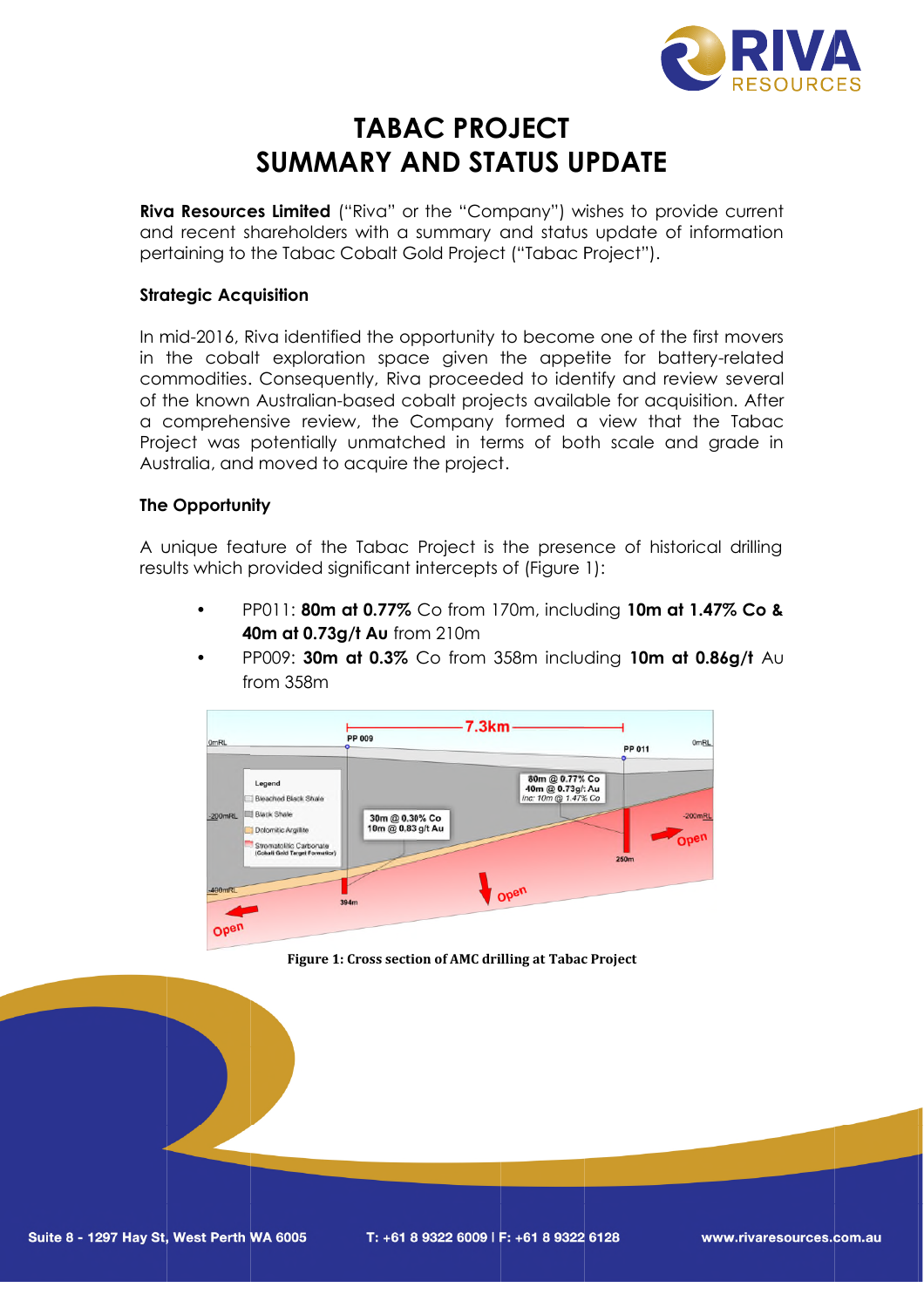It became apparent during due diligence that an inconsistency existed between the primary and the limited secondary check assays, where the returned cobalt and gold results were below detection.

The Company held discussions with Mr Andrew Drummond, ACM<sup>1</sup> 's geologist responsible for managing the historical drilling program conducted across Tabac Project in the early 1980's. Mr Drummond's concern focussed on the "apparent" contamination of the primary sample by the core saw blade used to cut a sliver from the side of the drill core. The primary sample was taken as a 10m composite, i.e. 10 x 1m intervals grouped together and assayed as a single sample. ACM initiated a limited quality assurance program (QAP) based on the tenor of the returned cobalt and gold results. The QAP which involved resampling and assaying the highest composite result per drill hole as single metre sub-samples. The 1m assay results (20 samples in total) were inconsistent with original 10m composite assay in cobalt, gold, silver, and several other elements for the same interval. A consulting geologist to ACM suggested the possibility of contamination by the core saw blade. This was accepted as a *fait accompli* after assaying fragments of the saw blade, which confirmed cobalt contributed to the composition of the blade (pers. comm. A Drummond, 2016).

On further investigation by Riva, the following considerations cast doubt over the conclusion reached by ACM:

- The contamination is confined to the same geological interval and rock-types in two holes 7.3 km's apart;
- Cored intervals above the target horizon (i.e. in a different rock-type) **do not** show "evidence of contamination" when the rocks are at least as hard, if not harder than the rocks below;
- What is the origin of the gold and silver results in the primary assay as neither metal form part of the saw blade composition?
- Is it plausible to expect a saw designed for cutting structural steel to degrade whilst cutting substantially softer materials, i.e. limestone?
- Is it conceivable for a blade to degrade so significantly as to enrich cobalt to economic levels over an 80m and 30m interval in the respective drillholes, PP011 and PP009?

<sup>1</sup> Australian Consolidated Minerals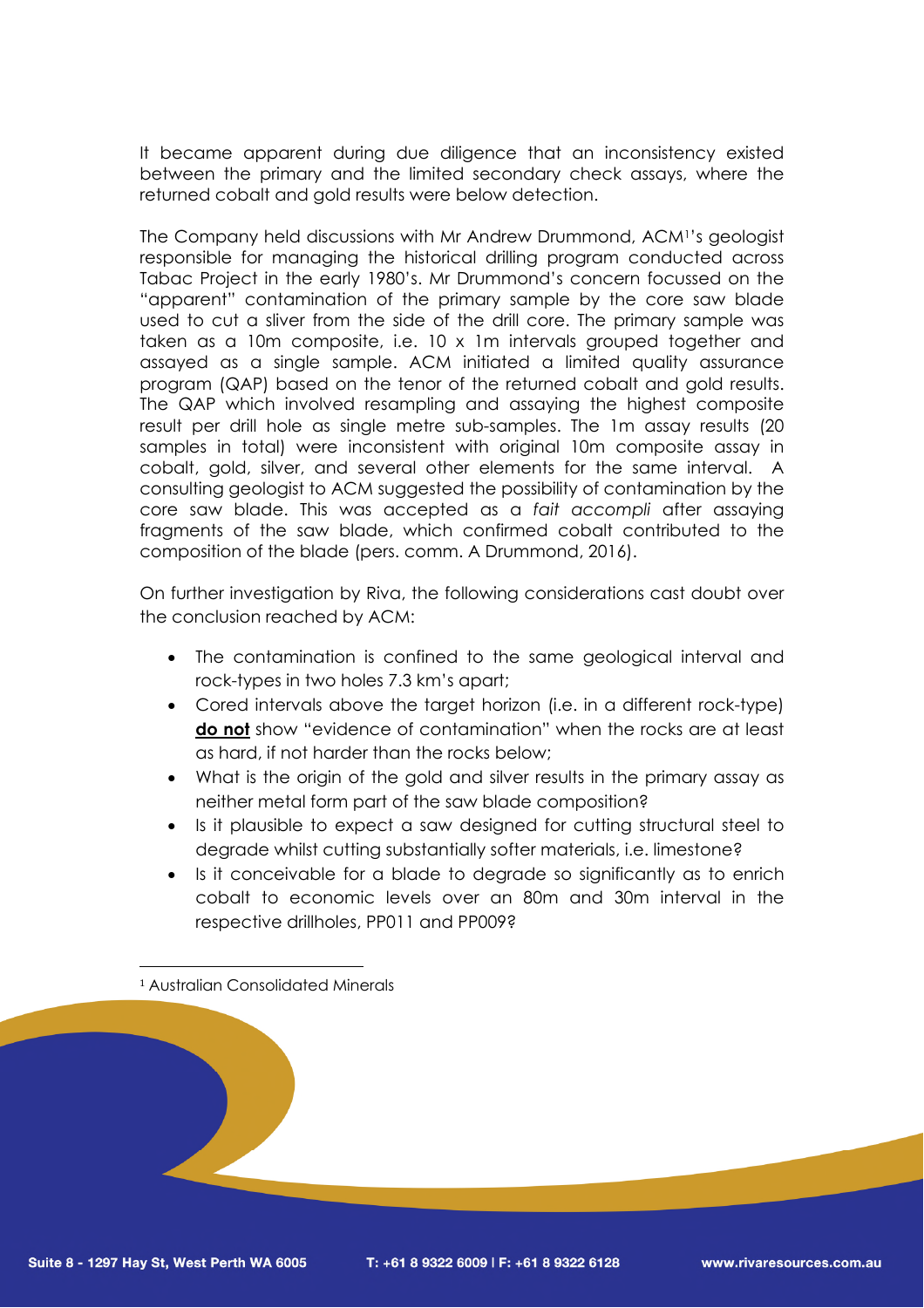Had contamination occurred by a degrading blade, the event **should** have been captured at some point in the process, whether by the supervising geologist, field assistant cutting the core, or at the laboratory.

As no commentary was provided on the discrepancy in the original ACM reports, it is difficult to ascertain where the error lies. For example, there is no mention as to the presence of metal flakes/smears/shards in any sample, nor is contamination even mentioned in the body of any report. Furthermore, the primary and check assays appear mutually exclusive, i.e. what reports in one assay stream failed to report in the other and vice versa. This suggests the two assay streams are geochemically-unrelated, which is unlikely if like materials are being considered as there should be some geochemical overlap.

Though the Company respects Mr Drummond's opinions, the Company found that sufficient doubt remained with respect to the sampling procedures and subsequent reporting of those assay results by ACM.

This re-assay inconsistency and the passing of some 30 years has provided the opportunity for Riva to acquire the Tabac Project. The Company firmly believes that confirmation by drilling is only way to definitively conclude the situation. Should the historical drilling be repeated during the Company's planned drilling program scheduled for later this month, the Tabac Project has the potential to be globally significant.

The Company has previously provided detailed disclosure or referred to this re-assay discrepancy on the following dates:

- "DLE Makes Strategic Cobalt Gold Acquisition" 14 September 2016
- "Tabac Cobalt Project Investor Presentation" 21 September 2016
- "BRR Media Webcast with MD Jonathan King" 5 October 2016
- "Quarterly Activities Report" 31 October 2016
- "Tabac Project Investor Presentation" 24 February 2017

#### **Further Geological Evidence of Cobalt in the Yerrida Basin**

Since ACM's work in the early 1980's, ongoing mineral exploration across the basin by other companies, using various sampling and analytical techniques, had also encountered significant results in cobalt – some at a similar tenor, and hosted in the same rocks, as the original drill intercepts (Figure 2).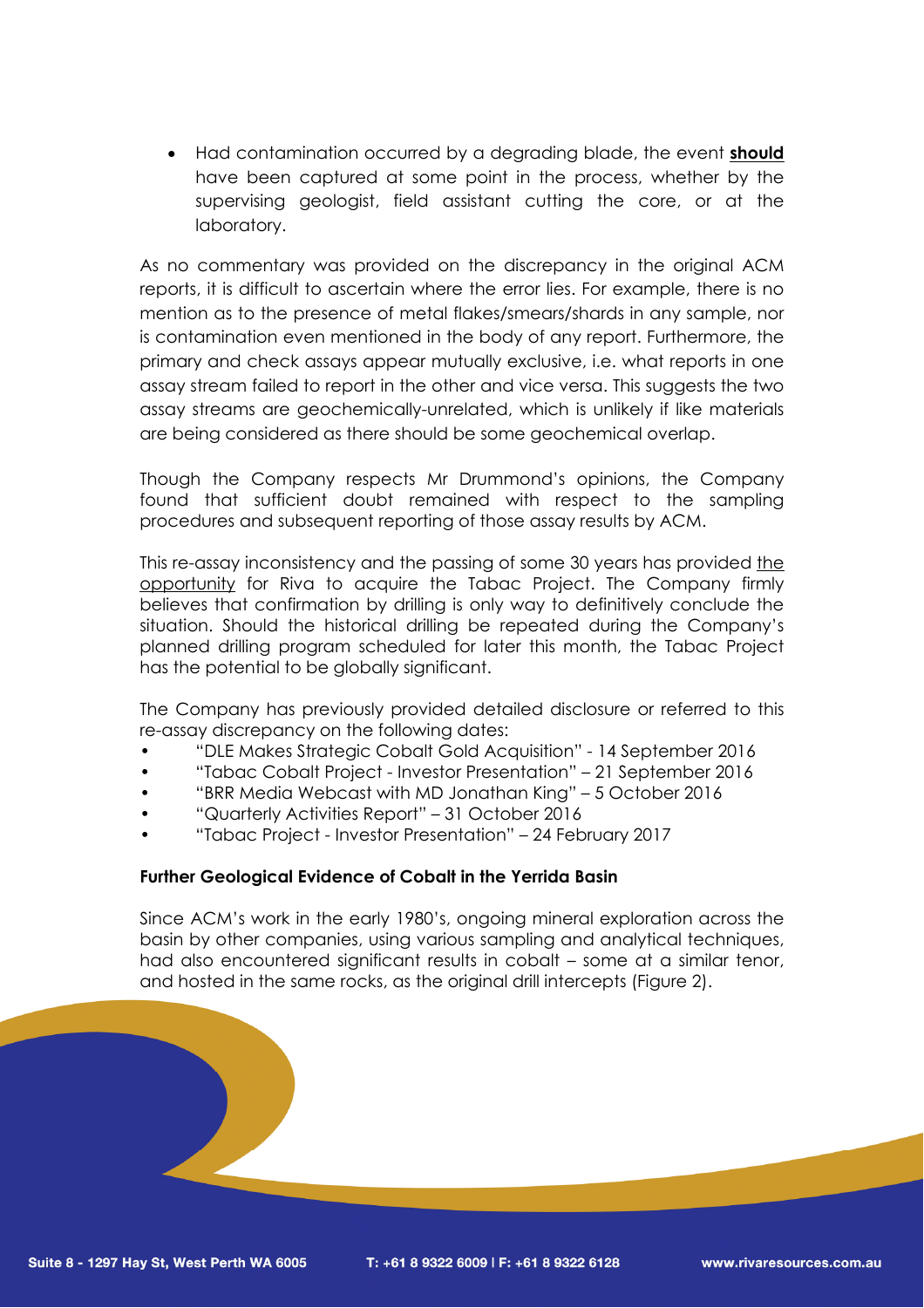

**Figure 2: ACM's Stratigraphic Basin Model (Cross Section) with target Maraloou Formation and >500ppm surface cobalt results taken after ACM drilling**

Neighboring companies with ground adjoining Riva's Tabac Project, are also showing highly anomalous cobalt readings both in soil samples and air core drilling.

Whilst not direct, there is supporting geochemical and geophysical evidence for the existence of a primary source of cobalt within the Yerrida Basin. Please refer to the Company's announcement "*Historical High Grade Cobalt Data - Tabac Project" - 24 February 2017* for further information on this supporting geological evidence.

#### **Corporate Activities**

Since acquisition, the Company has proceeded with the following corporate activities to support the exploration of the Tabac Project and to assist the Company to better understand the presence of cobalt in the Yerrida Basin:

The signing of an MOU (moving to formal joint venture documentation) with Rosslyn Hill Mining ("RHM") which expands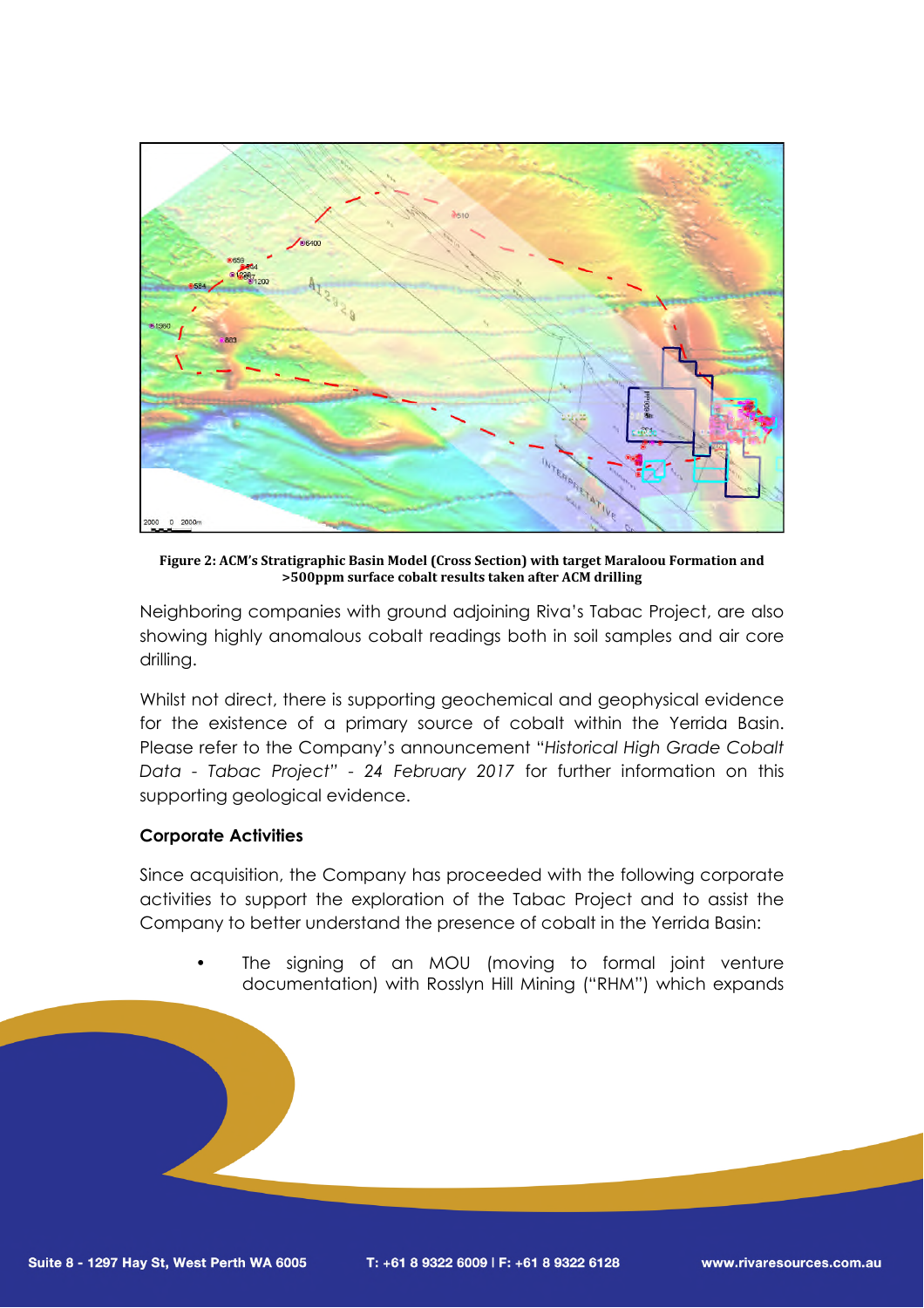the exploration ground available to Riva and also provides exclusive access to RHM infrastructure (*ASX: RIR Cobalt Footprint Grows - MOU with Rosslyn Hill Mining – 19 December 2016*)

- Both 100%-owned Riva tenements, E53/1891 & E53/1895, were recently granted (*ASX: RIR All Tabac Project Licenses Now Granted - E53/1895 – 3 March 2017*)
- Program of Works ("POW") approvals in place for drilling on E53/1891 and Rosslyn Hill's ground.
- A heritage survey for drilling on the RHM tenure was conducted with formal notice of approval anticipated shortly.
- Drilling at RHM is expected to commence soon thereafter.
- Drilling on RIR ground will commence after a heritage survey is convened and approval is received.
- The strengthening relationship with Rosslyn Hill is anticipated to bring great benefits to the company.
- Capital raising to fund additional drilling on RHM ground (Heavily *Oversubscribed Capital Raising – 24 February 2017*).

#### **Summary**

The Tabac Project is exposed to exploration risk as is the case with all early stage mineral exploration projects. Sufficient doubt over the veracity of ACM's quality assurance data justifies the Company funding drilling activities to establish the existence, or not, of a large cobalt gold system at Tabac. Should the historical drilling be repeated during the Company's planned drilling program scheduled for later this month, the Tabac Project has the potential to be globally significant.